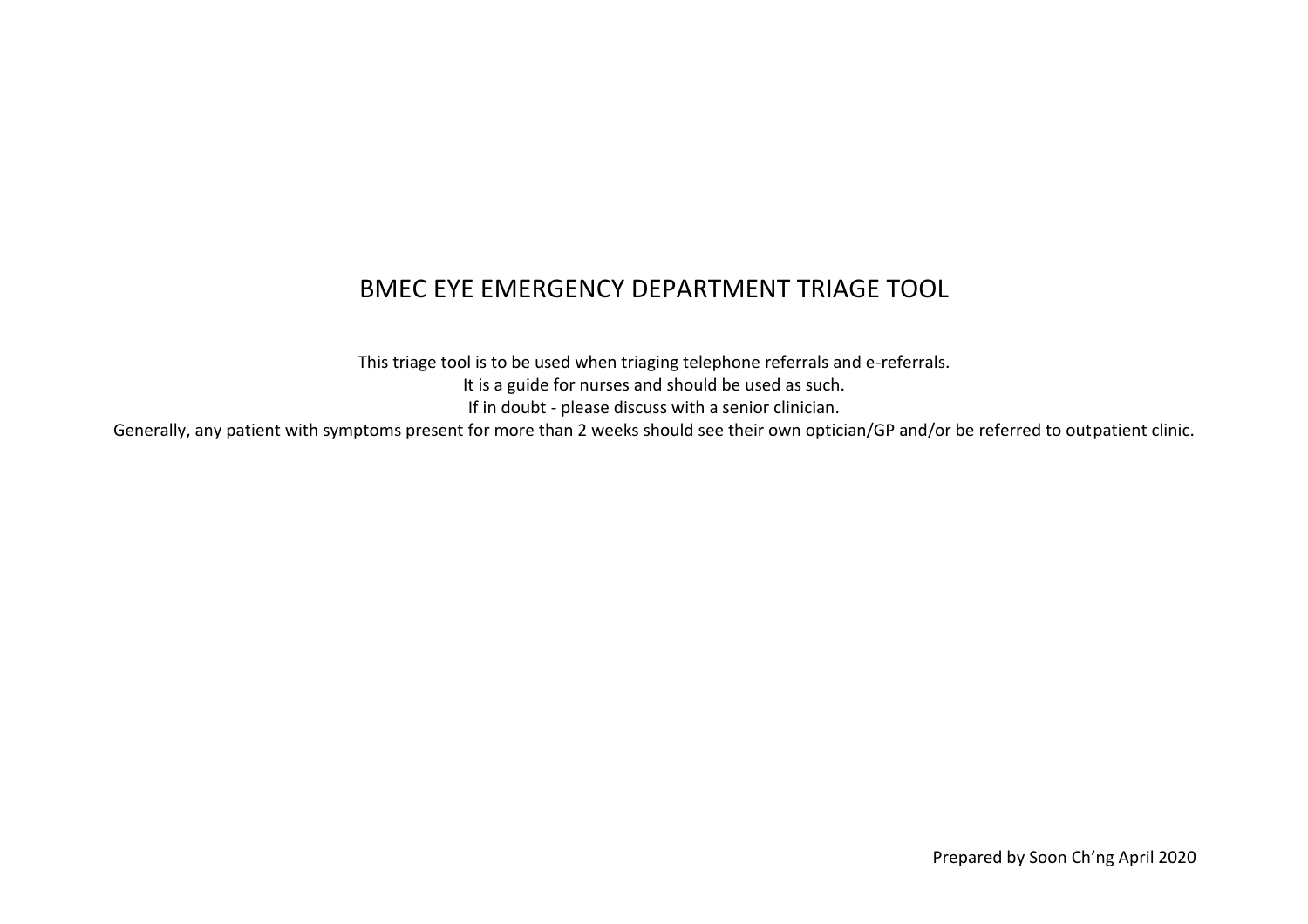| Presentation          | <b>Same session/ASAP</b>                                                                           | Same day                                                                                                                                                                                                                              | <b>Within 24 hours</b>                                                                                                                                                                                                  | <b>Within 3 days</b>                                                                                                                                                   | Not appropriate - to see OO/GP or<br>referral to clinic                                                                                                                                                                                                                                                                                                                                                                                                                              |
|-----------------------|----------------------------------------------------------------------------------------------------|---------------------------------------------------------------------------------------------------------------------------------------------------------------------------------------------------------------------------------------|-------------------------------------------------------------------------------------------------------------------------------------------------------------------------------------------------------------------------|------------------------------------------------------------------------------------------------------------------------------------------------------------------------|--------------------------------------------------------------------------------------------------------------------------------------------------------------------------------------------------------------------------------------------------------------------------------------------------------------------------------------------------------------------------------------------------------------------------------------------------------------------------------------|
| <b>Trauma</b>         | Chemical injury<br>$\bullet$<br>Penetrating eye<br>$\bullet$<br>injury                             | <b>Blunt trauma</b><br>$\bullet$<br>Lid Laceration<br>$\bullet$                                                                                                                                                                       | Blunt<br>$\bullet$<br>trauma>1/52<2/52 -<br>good VA and no pain<br>Corneal abrasions<br><b>Corneal FBs</b>                                                                                                              |                                                                                                                                                                        | • Arc eye - advise                                                                                                                                                                                                                                                                                                                                                                                                                                                                   |
| <b>Vision</b>         | Sudden<br>$\bullet$<br>complete loss of<br>vision <6 hours                                         | Sudden loss of<br>$\bullet$<br>vision $>6$ hrs <12<br>hours<br>Post op <2/52 loss<br>$\bullet$<br>of vision<br>Unilateral VF defect<br>(new/following<br>F&F<br><b>Bilat visual</b><br>$\bullet$<br>disturbance <2hrs<br>+/- headache | Sudden loss of vision<br>$\bullet$<br>$>12$ hours but $<1/52$<br>F&F with risk factors<br>$\bullet$<br>(myope/tear/RD/FH<br>of RD)<br>Diplopia<br>$\bullet$<br>(new/sudden onset)<br>Post op $<$ 2/52<br>blurred vision | Sudden change in<br>$\bullet$<br>vision $<2/52$<br>F&F <2/52 or >2/52<br>if prev risk factors<br>Visual distortion<br>$\bullet$<br><2/52<br>Mild blurring<br>$\bullet$ | Asymptomatic retinal pathology -<br>routine medical retina or VR<br>Known AMD/CMO/DMO/RVO-<br>refer to fast track macular clinic<br>F&F >2/52 (no previous risk factors)<br>- to VR ARC clinic<br>Gradual LOV $>2/52$ – see OO<br>$\bullet$<br>Macular hole/ERMS/VMT - routine<br>referral to VR clinic<br>Irritation with discharge/gritty $-$ see<br>OO/GP<br>FB sensation $-$ no history of FB $-$ see<br>OO/GP<br>Watery eyes $-$ see OO/GP<br>Cataracts - refer cataract clinic |
| Eye pain<br>Scale 1-5 | 4-5 score, no<br>$\bullet$<br>relief from<br>analgesia<br>With nausea and<br>$\bullet$<br>vomiting | 3-4 score<br>$\bullet$<br>Keeping patient<br>$\bullet$<br>awake at night                                                                                                                                                              | Relief with analgesia,<br>$\bullet$<br>photophobia<br>Post op $<2/52$<br>$\bullet$<br>FB sensation <2/52                                                                                                                | In-growing lashes                                                                                                                                                      |                                                                                                                                                                                                                                                                                                                                                                                                                                                                                      |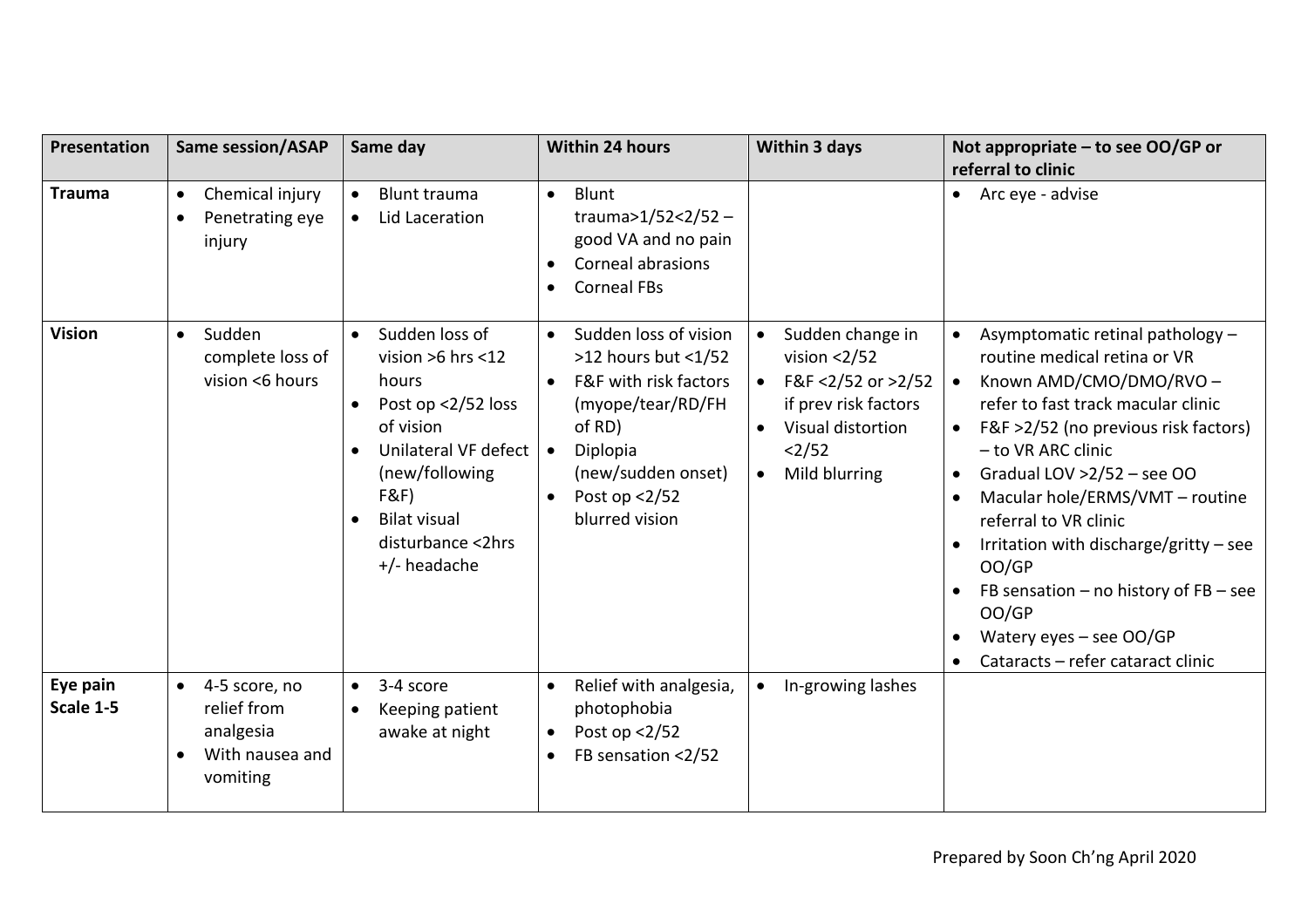| Presentation           | <b>Same session/ASAP</b>                          | Same day                                                                                                                                      | <b>Within 24 hours</b>                                                                                                                                                                                                                       | <b>Within 3 days</b>                                                                                                         | Not appropriate - to see OO/GP or<br>referral to clinic                                                                                                                                                                               |
|------------------------|---------------------------------------------------|-----------------------------------------------------------------------------------------------------------------------------------------------|----------------------------------------------------------------------------------------------------------------------------------------------------------------------------------------------------------------------------------------------|------------------------------------------------------------------------------------------------------------------------------|---------------------------------------------------------------------------------------------------------------------------------------------------------------------------------------------------------------------------------------|
| Headache               | 4-5 score with<br>$\bullet$<br>eye symptoms       | Painful scalp,<br>$\bullet$<br>painful temples,<br>jaw pain (all with<br>eye symptoms)<br>With diplopia                                       |                                                                                                                                                                                                                                              |                                                                                                                              | No eye symptoms $-$ see<br>GP/ED/Rheumatology                                                                                                                                                                                         |
| Lids/facial            |                                                   | New droopy<br>$\bullet$<br>lid/ptosis<br>Acute swollen lids<br>(with<br>fever/diplopia)                                                       | Swollen lids (normal<br>vision, apyrexial)<br>Proptosis (with visual<br>$\bullet$<br>loss/pain)                                                                                                                                              | Puffy lids & red eye<br>$\bullet$<br>$<$ 2/52, normal<br>vision<br>Watery <2/52<br>$\bullet$<br>Itching $<2/52$<br>$\bullet$ | Chalazion - advise warm compress,<br>see GP<br>Blepharitis - lid hygiene, see OO/GP<br>Proptosis only - GP 2 week referral<br>$\bullet$<br>Herpes Zoster - GP to start oral<br>$\bullet$<br>antiviral asap and see within 24<br>hours |
| Cornea/<br>Conjunctiva | Cloudy, Red<br>$\bullet$<br>severe (with<br>pain) | Hazy, Red<br>$\bullet$<br>moderate<br>CL wear<br>(redness/pain with<br>reduced vision)<br>Corneal graft<br>patients - reduced<br>vision, pain | Clear cornea, red<br>$\bullet$<br>around limbus<br>CL wear<br>(redness/pain<br>without reduced<br>vision)<br>Corneal graft patients<br>$\bullet$<br>- FB sensation, no<br>LOV<br>Redness and pain<br>with prev HSK, HZK,<br>immunosuppressed | Red mild<br>$\bullet$                                                                                                        | • Subconj haemorrhage – see GP/BP<br>check/OO<br>$>2/52$ red eyes – see GP/OO<br>$\bullet$<br>incidental corneal/conj findings by<br>OO - refer to corneal clinic<br>suspicion of keratoconus - refer to<br>corneal clinic            |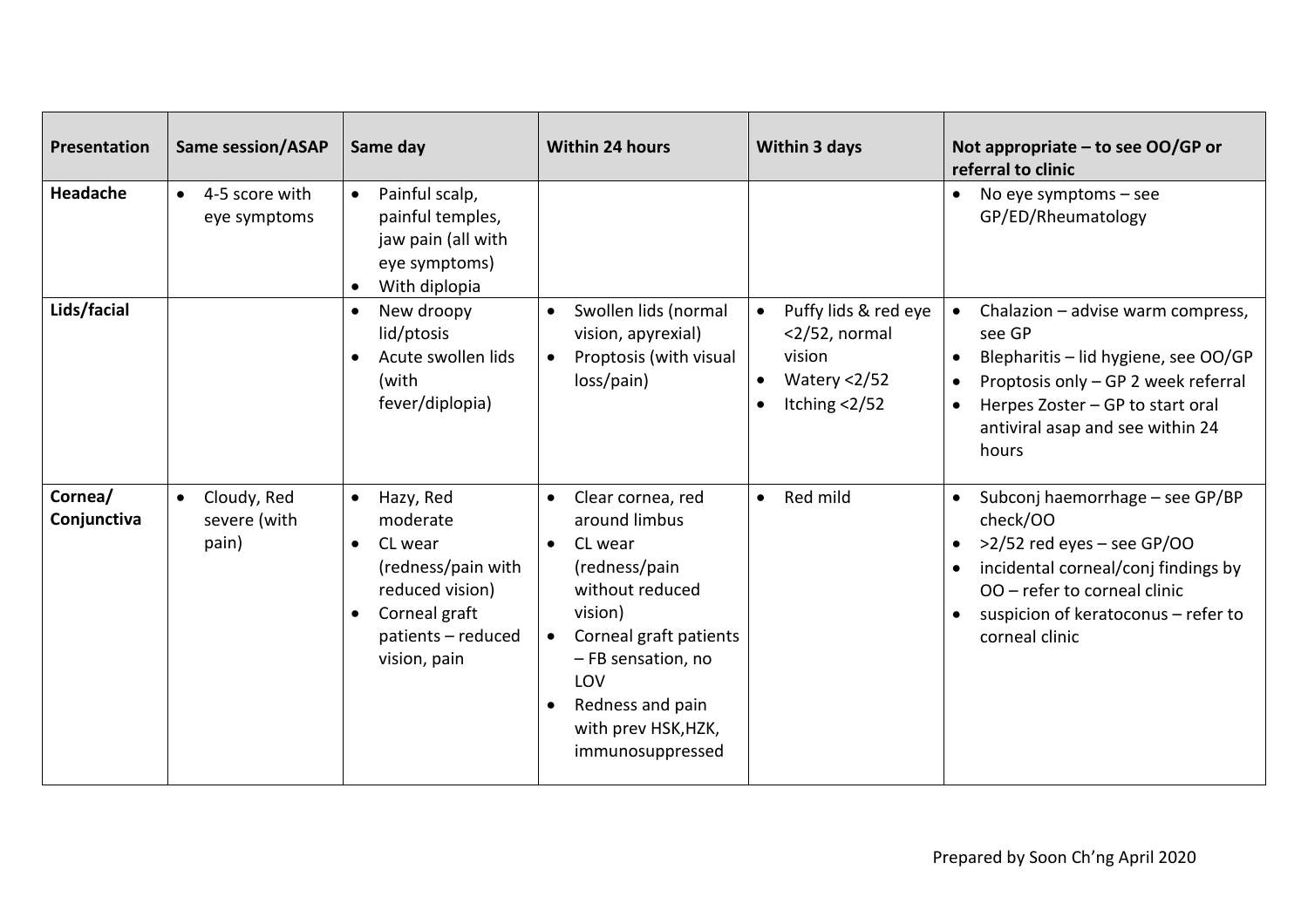| Presentation      | <b>Same session/ASAP</b>                                                                        | Same day                                                                            | Within 24 hours                                                      | Within 3 days                                                       | Not appropriate $-$ to see OO/GP or                                                                                                                                                                                                                                                                              |
|-------------------|-------------------------------------------------------------------------------------------------|-------------------------------------------------------------------------------------|----------------------------------------------------------------------|---------------------------------------------------------------------|------------------------------------------------------------------------------------------------------------------------------------------------------------------------------------------------------------------------------------------------------------------------------------------------------------------|
|                   |                                                                                                 |                                                                                     |                                                                      |                                                                     | referral to clinic                                                                                                                                                                                                                                                                                               |
| Glaucoma          | Fixed, dilated<br>$\bullet$<br>pupil with high<br><b>IOP</b><br>Nausea/vomiting                 | IOP≥40mmHg<br>$\bullet$<br>IOP≥21mmHg with<br>$\bullet$<br>nausea/reduced<br>vision |                                                                      | IOP $\geq$ 35<40mmHg<br>$\bullet$<br>without vision loss<br>or pain | IOP<35mmHg without vision loss or<br>$\bullet$<br>pain - to refer to glaucoma clinic<br>Post op - discuss with glaucoma<br>$\bullet$<br>team urgently<br>Drop allergy - discuss with<br>glaucoma team for which patient is<br>under<br>Run out of drops - GP to prescribe                                        |
| <b>Paediatric</b> | Unwell, pyrexial,<br>$\bullet$<br>swollen lids (see<br>once stable -<br>advise to attend<br>ED) | Swollen lids - not<br>unwell, apyrexial                                             | Abnormal<br>$\bullet$<br>pupil/unequal pupil<br>with visual symptoms |                                                                     | >1/12 symptoms – see GP/refer to<br>paeds clinic<br>Absent red reflex - refer to paeds<br>clinic                                                                                                                                                                                                                 |
| Post-op           | Moderate pain,<br>$\bullet$<br>LOV<br>Profuse bleeding<br>$\bullet$<br>hypopyon<br>$\bullet$    | Post op <2/52 loss<br>of vision                                                     |                                                                      |                                                                     | Asymptomatic - refer to relevant<br>$\bullet$<br>consultant<br>Post op within a year $-$ refer to<br>relevant consultant<br>Post op drops issue - Consultant's<br>secretary to contact consultant                                                                                                                |
| Neuro-ophth       | Unequal pupil<br>$\bullet$<br>with ptosis,<br>diplopia                                          | Swollen disc(s)<br>New onset<br>anisocoria<br>New onset diplopia                    | Bell's palsy with<br>$\bullet$<br>vision loss/pain                   |                                                                     | Unequal pupil size with no LOV, no<br>$\bullet$<br>ptosis, no trauma - refer to general<br>clinic / neuro-ophthalmology<br>Bilat VF defect - ED/stroke team<br>$\bullet$<br>Bell's Palsy without vision loss/pain<br>$\bullet$<br>- advise lubricants and lip taping<br>Diplopia with facial weakness -<br>GP/ED |